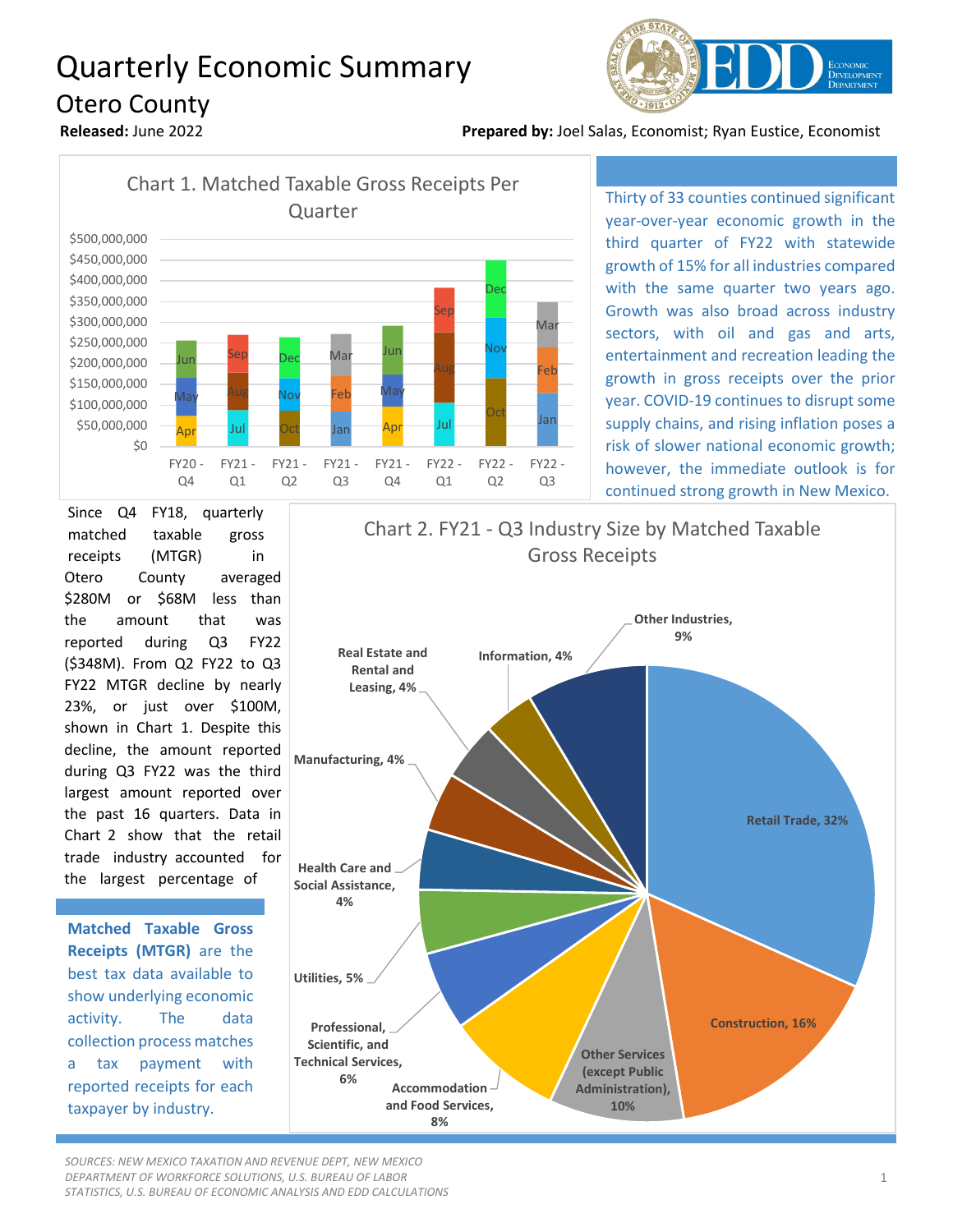## Quarterly Economic Summary Otero County



|  |  | Table 1. FY22 - Q3 Matched Taxable Gross Receipts by Industry |
|--|--|---------------------------------------------------------------|
|--|--|---------------------------------------------------------------|

| <b>Industries</b>                                     |    | FY22 - Q3      |     | <b>YOY Growth</b> | YOY % Change |        | 2-Year % Change |        |
|-------------------------------------------------------|----|----------------|-----|-------------------|--------------|--------|-----------------|--------|
| <b>Accommodation and Food Services</b>                | \$ | 28,529,004     | -\$ | 6,547,178         |              | 30%    |                 | 33%    |
| Administrative/Support & Waste Management/Remediation |    | 6,955,464      | - Ś | 1,363,505         |              | 24%    |                 | 18%    |
| Agriculture, Forestry, Fishing, and Hunting           |    | 573,252        | Ŝ.  | (649, 125)        |              | $-53%$ |                 | $-57%$ |
| Arts, Entertainment, and Recreation                   |    | 1,048,591      | \$. | (613, 180)        |              | $-37%$ |                 | 177%   |
| Construction                                          | \$ | 54,729,096     | -\$ | 18,544,645        |              | 51%    |                 | 61%    |
| <b>Educational Services</b>                           | \$ | 3,352,723      | S   | 662,843           |              | 25%    |                 | 44%    |
| Finance and Insurance                                 | \$ | 1,158,998      | S.  | 184,709           |              | 19%    |                 | 10%    |
| <b>Health Care and Social Assistance</b>              | \$ | 14,806,529     | S.  | (4,663,735)       |              | $-24%$ |                 | 3%     |
| Information                                           | \$ | 12,472,664     | - S | 3,549,545         |              | 40%    |                 | $-36%$ |
| Management of Companies and Enterprises               | \$ | 9,257          | S   | $9,257$ N/A       |              |        | N/A             |        |
| Manufacturing                                         | \$ | 14,444,559     | \$. | 4,236,156         |              | 41%    |                 | 298%   |
| Mining, Quarrying, and Oil and Gas Extraction         | \$ | 364,262        | Ŝ.  | 301,883           |              | 484%   |                 | 693%   |
| Other Services (except Public Administration)         | \$ | 33,234,163     | -S  | 5,563,738         |              | 20%    |                 | 10%    |
| Professional, Scientific, and Technical Services      | \$ | 19,410,314     | -S  | 6,281,161         |              | 48%    |                 | 25%    |
| <b>Public Administration</b>                          | \$ | 328,423        | S   | (126, 230)        |              | $-28%$ |                 | 29%    |
| Real Estate and Rental and Leasing                    | \$ | 14,398,336     | S   | 7,730,791         |              | 116%   |                 | 186%   |
| <b>Retail Trade</b>                                   | \$ | 110,161,085    | S   | 19,297,852        |              | 21%    |                 | 54%    |
| <b>Transportation and Warehousing</b>                 | \$ | 638,631        | S   | (1,085,163)       |              | $-63%$ |                 | 13%    |
| <b>Unclassified Establishments</b>                    | \$ | 6,302,602      | S.  | 5,271,264         |              | 511%   |                 | 517%   |
| Utilities                                             | \$ | 15,744,628     | S   | 1,459,722         |              | 10%    |                 | 19%    |
| <b>Wholesale Trade</b>                                | \$ | 9,139,215      | -S  | 2,447,532         |              | 37%    |                 | 68%    |
| <b>All Industries</b>                                 | \$ | 348,083,056 \$ |     | 76,306,664        |              | 28%    |                 | 41%    |

the County's total quarterly MTGR. Table 1 shows an increase of \$76M from Q3 in FY21 to FY22 of the same period. Table 1 also shows that all but five industries reported a year-over-year (YOY) increase. The largest increases came from the retail trade and construction sectors, which combined to account for nearly 50% of the County's reported YOY increase.

Gross receipts tax (GRT) revenue collections have trended upward over the last eight quarters (Chart 4). From Q2 FY22 to Q3 FY22, GRT collections decreased by nearly 26% or just over \$1M. Over the last eight quarters, GRT collections have averaged \$3.15M, or \$100K more than the amount collected in Q3 FY22.



*SOURCES: NEW MEXICO TAXATION AND REVENUE DEPT, NEW MEXICO DEPARTMENT OF WORKFORCE SOLUTIONS, U.S. BUREAU OF LABOR STATISTICS, U.S. BUREAU OF ECONOMIC ANALYSIS AND EDD CALCULATIONS*